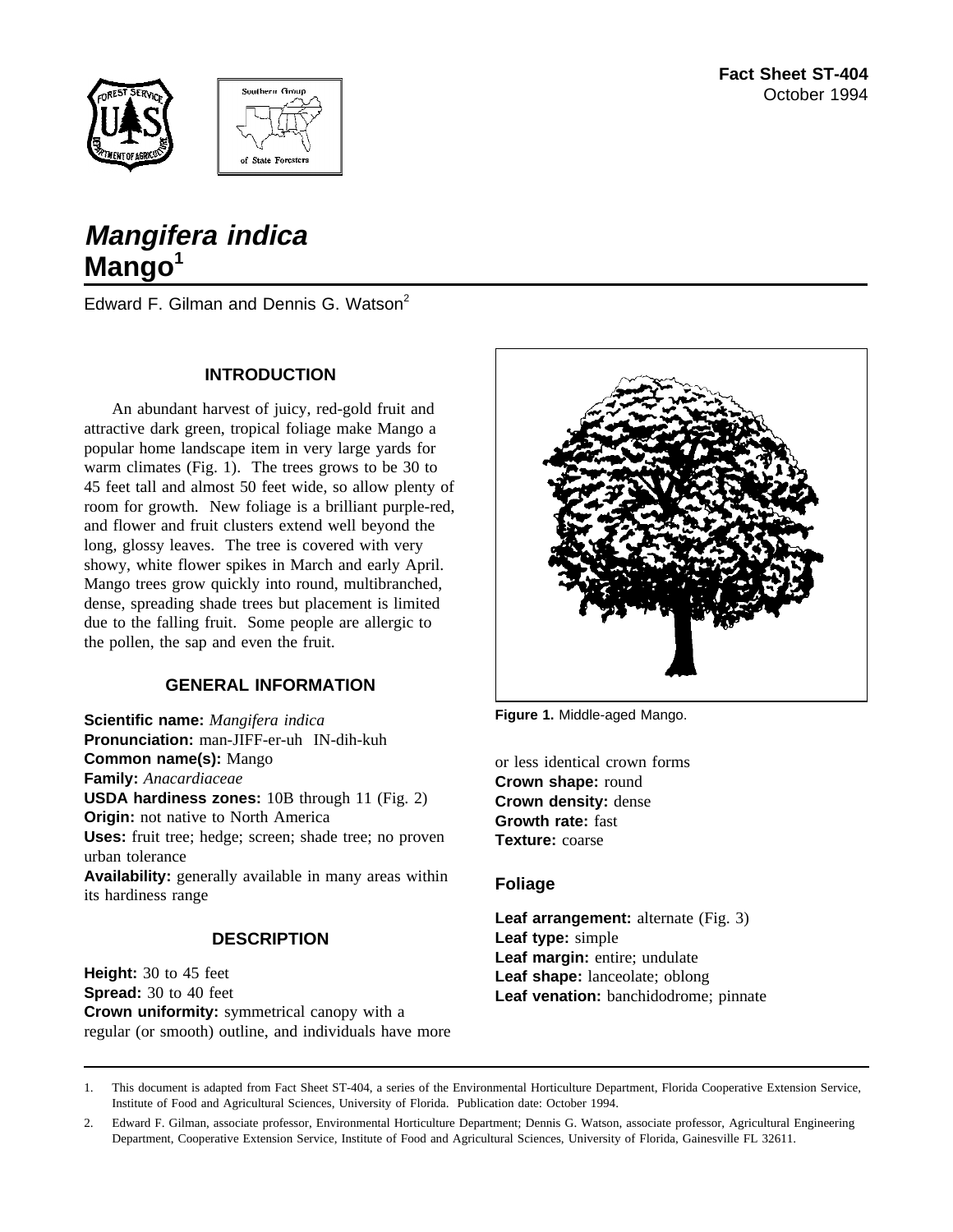

**Figure 2.** Shaded area represents potential planting range.

**Leaf type and persistence:** broadleaf evergreen; evergreen

**Leaf blade length:** 12 to 18 inches; 8 to 12 inches **Leaf color:** green **Fall color:** no fall color change **Fall characteristic:** not showy

## **Flower**

**Flower color:** white **Flower characteristics:** showy; spring flowering; winter flowering

## **Fruit**

**Fruit shape:** oval **Fruit length:** 3 to 6 inches **Fruit covering:** fleshy **Fruit color:** green; red; yellow

**Fruit characteristics:** attracts squirrels and other mammals; suited for human consumption; fruit, twigs, or foliage cause significant litter; persistent on the tree; showy

# **Trunk and Branches**

**Trunk/bark/branches:** droop as the tree grows, and will require pruning for vehicular or pedestrian clearance beneath the canopy; not particularly showy; should be grown with a single leader; no thorns **Pruning requirement:** requires pruning to develop strong structure

**Breakage:** susceptible to breakage either at the crotch due to poor collar formation, or the wood itself is weak and tends to break

**Current year twig color:** brown; gray **Current year twig thickness:** medium; thick

## **Culture**

Light requirement: tree grows in full sun **Soil tolerances:** clay; loam; sand; acidic; alkaline; well-drained **Drought tolerance:** moderate **Aerosol salt tolerance:** moderate